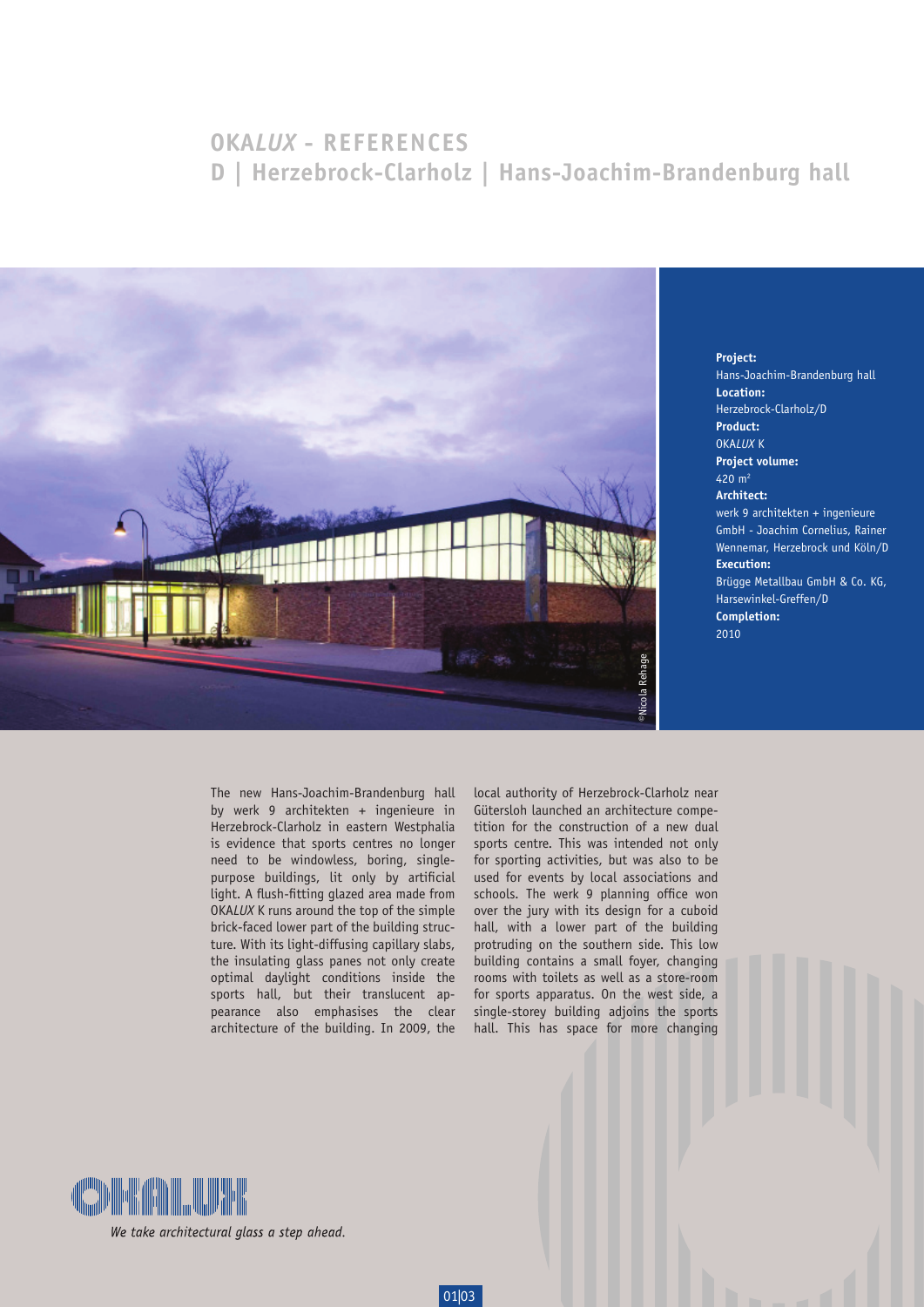## **OKA***LUX* **- REFERENCES D | Herzebrock-Clarholz | Hans-Joachim-Brandenburg hall**



rooms, for the users of the adjacent openair sports field. In order to give the complex a clear, uniform appearance, a surrounding brick wall encloses all parts of the building. This base forms a calming foundation for the whole complex. The architects opted for clinker brick in yellow, red and brown tones, which give the wall a pixelated appearance. In contrast, in the sports hall itself, the glazing is supported all the way round on the load-bearing reinforced concrete construction. OKA*LUX* K was used for this glass façade, which is about the same height as the brick-faced base. The OKALUX functional glass won over the

02|03

planners and clients, both from the functional and aesthetic viewpoint. On the one hand, the special appearance of the trans-lucent capillary glass emphasises the cuboid aspect of the building. On the other hand, the panes diffuse the daylight deep inside the building, so that the room is lit evenly and without casting shadows. Since OKA*LUX* K provides sun and glare control very effectively, the conditions for playing sport and training in the sports hall are excellent. These positive characteristics are due to the intelligent design of the panes: in the cavity between the insulated glazing, a translucent capillary slab made